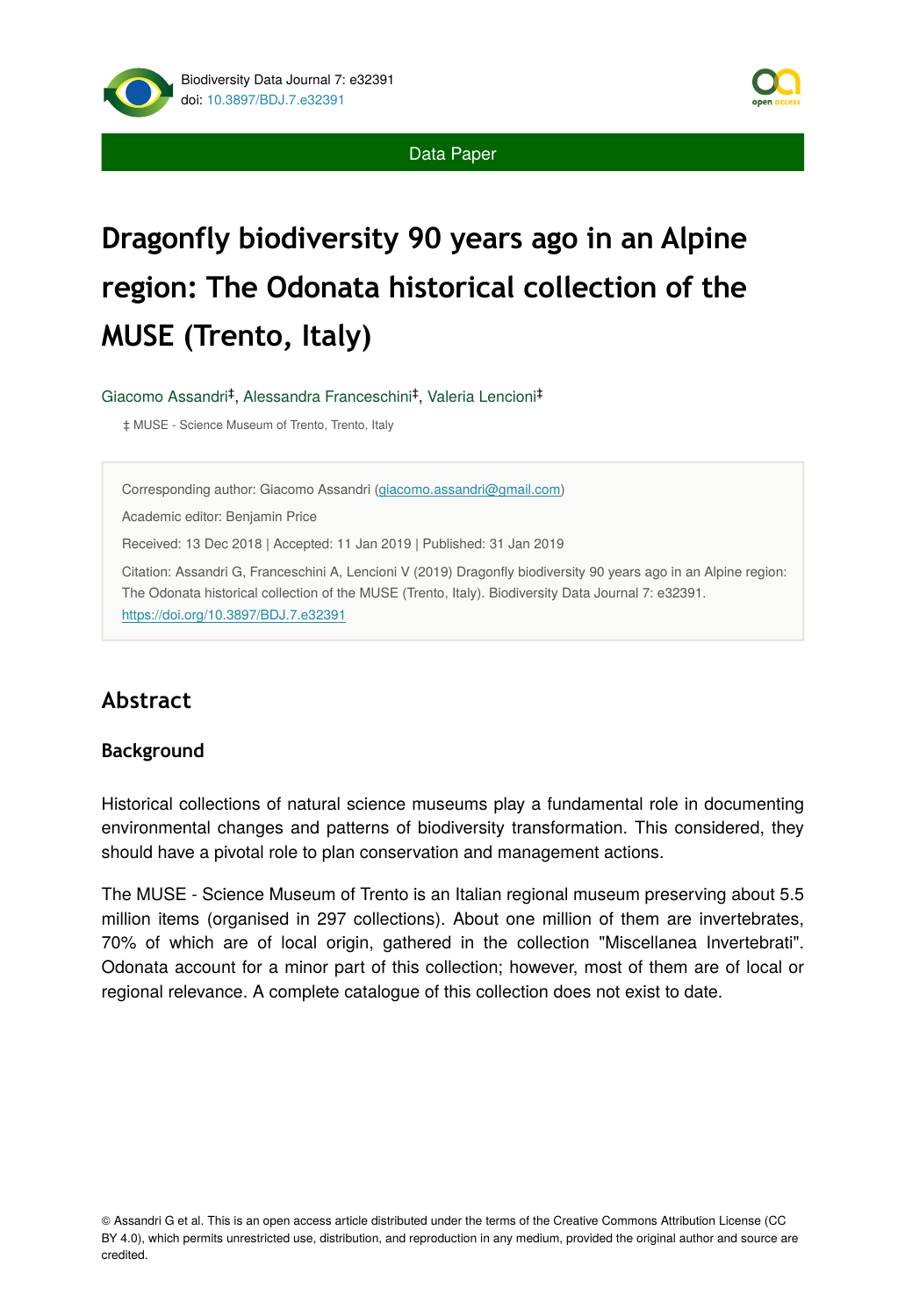#### **New information**

The collection was studied in 2017-2018 and this contribution aims to present the Catalogue of the historic collection of Odonata of the MUSE - Museo delle Scienze of Trento (Italy).

In all, 836 specimens of adult dragonflies and damselflies are found in the collection referring to an overall 56 species. The collection covers a period between 1924 and 1957 and refer to 74 defined localities, all located in northern Italy (most of them in Trentino - Alto Adige Region).

The samples conserved in the collection are, for several species, the only indisputable confirmation of their former occurrence in that region.

# **Keywords**

dragonflies; damselflies; Italy; natural science museum, Trentino-Alto Adige

# **Introduction**

The MUSE - Science Museum of Trento (formerly Museo Tridentino di Scienze Naturali) is an Italian regional museum founded in 1922. The natural history and archaeological collections of the museum (297 collections and 5.5 million objects) are of great interest for their close relationship with the Alpine Region. The oldest materials were collected more than two centuries ago and the collections increase every year through many new acquisitions. Invertebrate collections of the MUSE include more than 1.2 million specimens, aquatic and terrestrial, 70% of which are of local origin. Historical collections (1850-1950) include mainly terrestrial insects.

Odonata account for a minor part of the "Miscellanea Invertebrati" collection (cINV017), with 954 specimens collected since 1924, mostly in Trentino (NE-Italy). The bulk of the collection (836 specimens) was created between 1924 and 1957 and is referred hereafter as the 'historical collection of dragonflies of the Science Museum (MUSE) of Trento'. The remaining samples refer to 2009 and were collected at two sites of Trentino in the framework of a specific project, the results from which have already been reported in Lampo et al. (2011). Hence, this contribution intends to present the catalogue of the historical bulk of the collection.

The dragonflies in the Museo Tridentino di Scienze Naturali collection were previously studied by Cesare Nielsen in 1932, who reported the available records at that time (which were a small number compared to the ones available today) (Nielsen 1932). They were subsequently studied by Cesare Conci and Osvaldo Galvagni in 1944, who only reported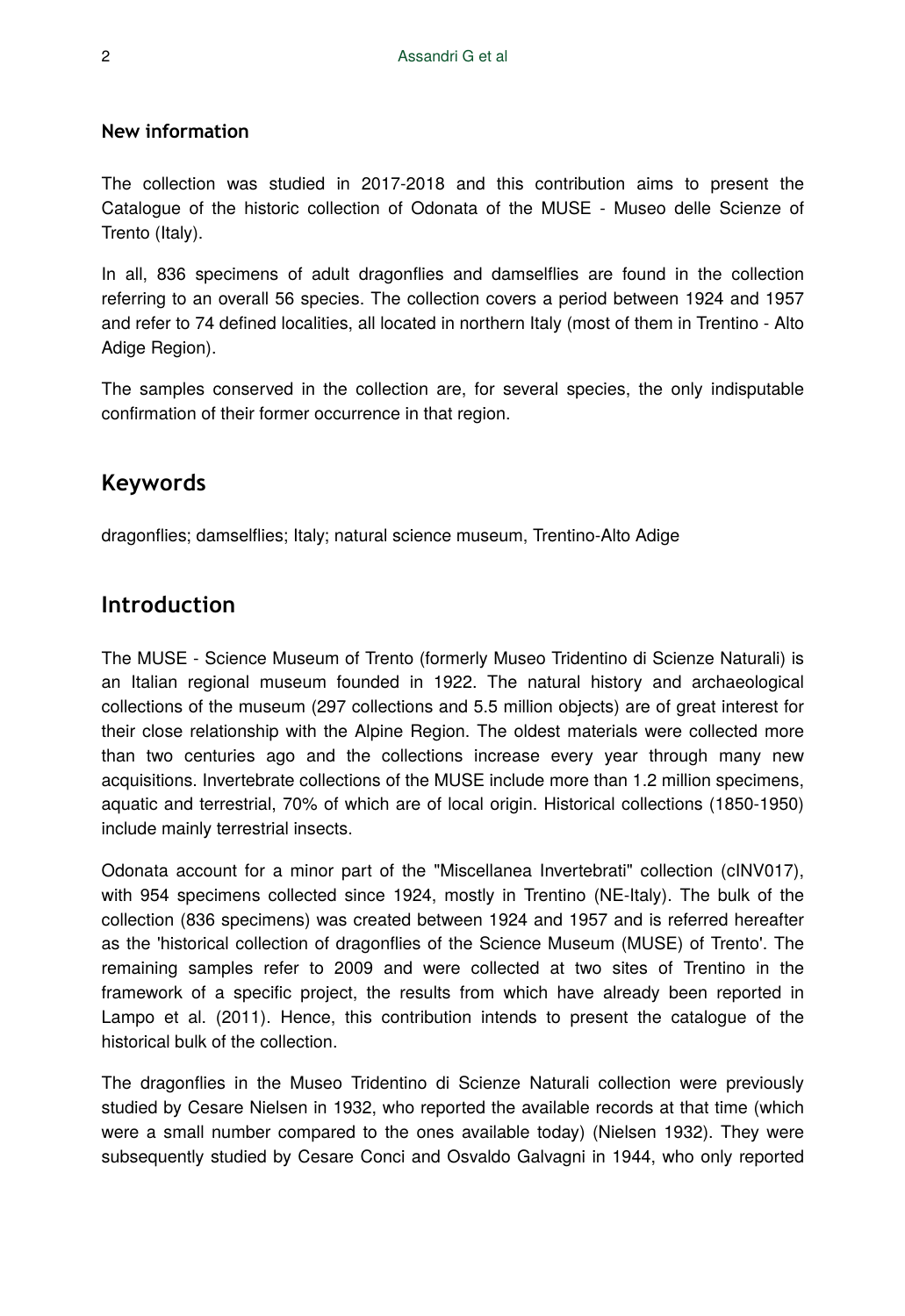several relevant data for an individual species, *Sympecma paedisca* (Brauer, 1882) (Conci and Galvagni 1944).

This considered, we think it important to publish the full catalogue of the historical collection of dragonflies of the Science Museum of Trento, since these data represent the first organic and verifiable bulk of knowledge on the Odonata of Trentino. In fact, apart from two 19<sup>th</sup> century very general and not verifiable studies (Ambrosi 1851, Ausserer 1869), no other previous information exists which allow the delineation of the past odonate fauna of this area. Additionally, during the 34 years to which the records in this collection refer, few data on the Odonata of Trentino were published and most of them referred only to scarce species (i.e. apart from those already cited: Morton 1926, Conci and Galvagni 1946, Conci 1957, Conci 1948, Morton 1928, Marcuzzi 1948).

Historical data from the Natural Science Museum collections allow comparisons with present animal assemblages and enable the understanding of the dynamics of the communities (i.e. species extinctions and colonisations) and concurrently of ecosystems (Regneire et al. 2015). These modifications could be the result of natural processes or, more often, of the anthropogenic impacts on biodiversity; thus, collection data play a fundamental role in documenting environmental changes (Schmitt et al. 2018). This also explains their invaluable importance in planning conservation and management actions (Remsen 1995, Gobbi et al. 2012). As an example, of the 61 odonate species recorded in Trentino, four (*Sympecma paedisca*, *Lestes barbarus*, *Coenagrion scitulum* and *Brachytron pratense*) were not reported after 1950 (Assandri, unpublished data). For all of them, at least one sample is conserved in the historical collection of dragonflies of the MUSE, confirming their indisputable former occurrence in that region.

### **Sampling methods**

**Study extent:** The historical specimens of Odonata conserved in the collection "Miscellanea Invertebrati" of MUSE are 836 referring to 74 localities. Specimens are contained in a total of 44 entomological boxes.

**Sampling description:** No data on sampling protocols used in the past were available, although it is likely that most of the specimens derived from opportunistic sampling performed by personnel of the Museum, in particular by Guido Castelli and Tullio Perini, in Trentino Alto-Adige. Few specimens come from donations by other entomologists.

The collection is kept dry, most of the specimens are pinned (N=737), whereas the others are conserved in dragonfly envelopes (N=99).

**Quality control:** The collection was studied by GA in 2017-2018. All the samples were revised and reordered. A point of strength of the collection is that labels are mostly conserved and complete, thus relevant data about date and locality are available. These were digitalised. Geographical data on labels were georeferenced based on locality names. In most cases, the localities were well defined and straightforward for georeferencing as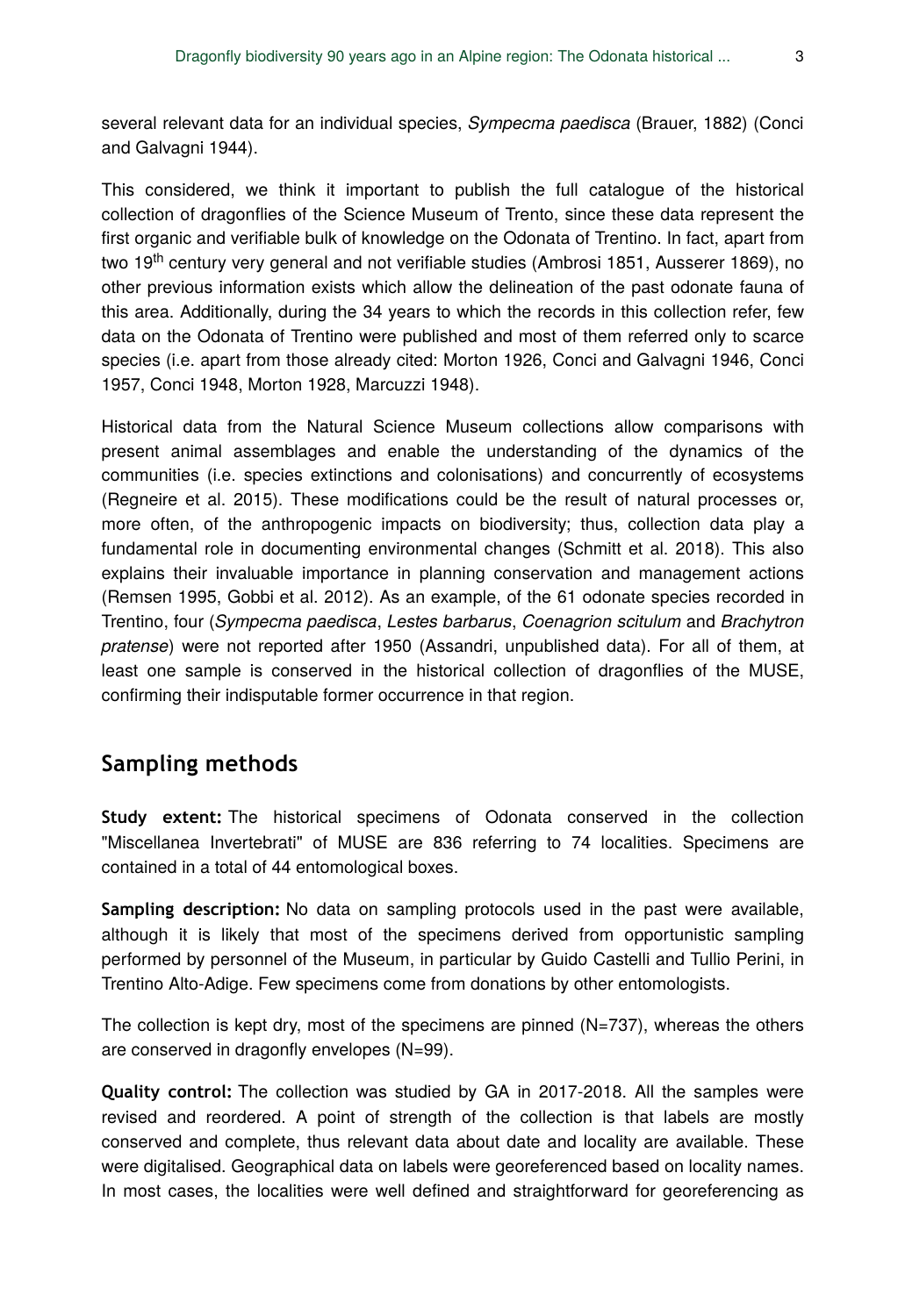they referred to specific physical elements (lakes, mountains, wetlands). When the locality referred to a town or a city, we associated it with the approximate present centroid of the urban area, although it could have been more vague (e.g. referred to the municipality). When the information is too imprecise for georeferencing (e.g. valleys) or unclear, we do not provide coordinates.

Taxonomy and nomenclature in this paper and associated dataset follow Boudot and Kalkman (2015).

# **Geographic coverage**

**Description:** All the Odonata specimens, deposited in the collection "Miscellanea Invertebrati" of MUSE, geographically refer to Northern Italy. Most of them come Central-Eastern Alps, specifically from Trentino  $(N=692)$  and Alto Adige  $(N=138)$ . Another 3 specimens come from Veneto (all 3 *Leucorrhinnia dubia*), 1 from Lombardia (*Calopteryx splendens*) and 2 from Liguria (*Calopteryx xanthostoma*) (Fig. 1A). Overall, data for 74 localities are available (collection effort per locality: 1-122 Fig. 1B).



#### Figure 1. doi

Geographical distribution of the Odonata specimens conserved in the MUSE "Miscellanea invertebrati" collection. **A.** All specimens. Base-map: Northern Italy - USGS The National Map: Orthoimagery. Data refreshed October 2017; **B.** Focus on Trentino - Alto Adige region with number of specimens per locality detailed (N=825).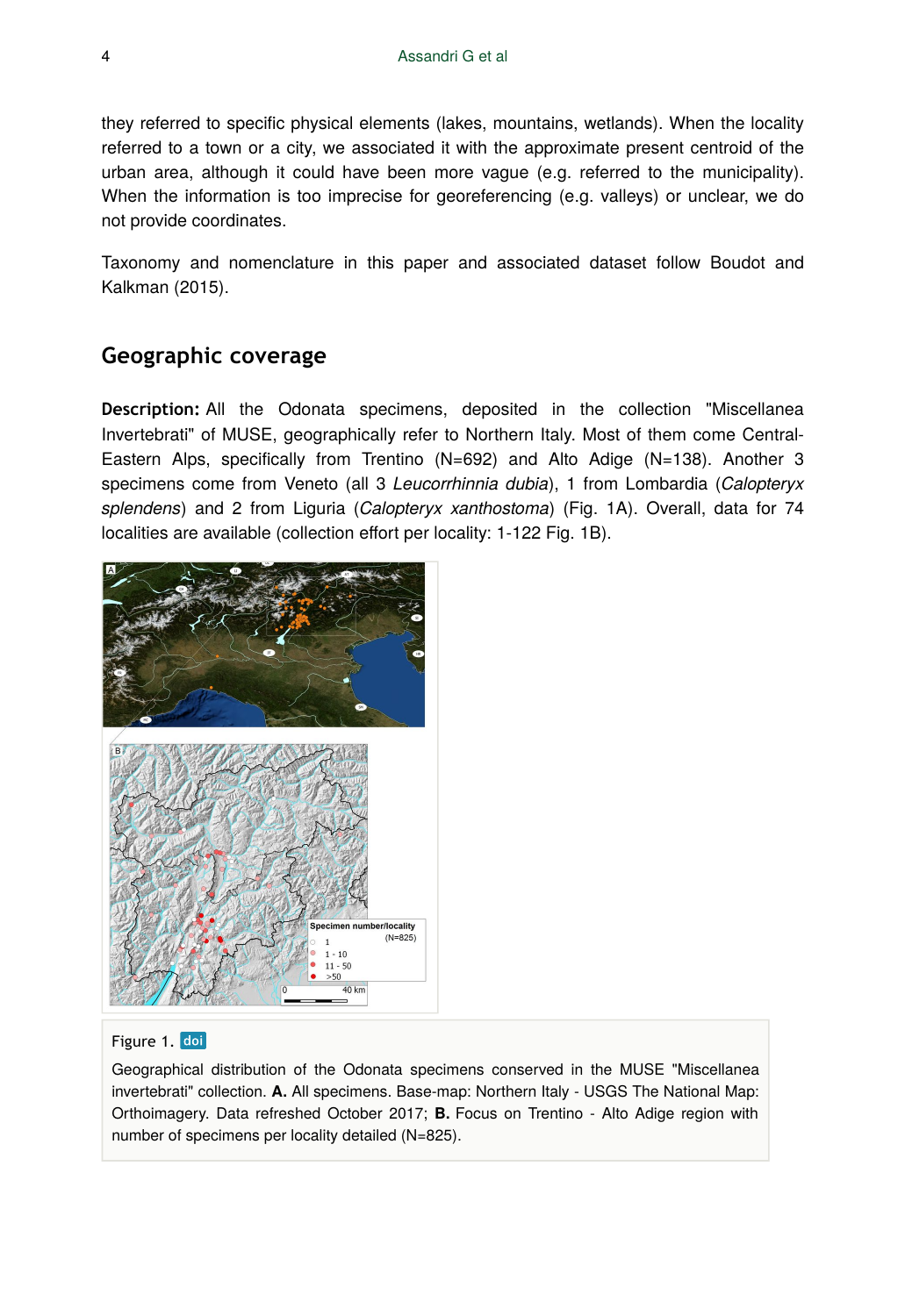Specimens refer to an altitudinal gradient between 66 and 2600 m a.s.l., although the 86% of them were collected at low elevation (within 1000 m a.s.l.) (Fig. 2). Considering that most of the data came from a region which extends for 70% above 1000 m a.s.l. (Rossi 2005), this evidence suggests a possible disproportionate sampling tendency towards the valley bottom, while admitting that the diversity of dragonflies in the Alps is concentrated at lower altitudes.



**Coordinates:** 44.449 and 46.815 Latitude; 12.265 and 9.012 Longitude.

### **Taxonomic coverage**

**Description:** A total of 56 Odonata species are represented in the MUSE "Miscellanea Invertebrati" collection (Fig. 3). Those represent 59% of the 95 species recorded at least once in Italy (<http://www.odonata.it/libe-italiane>) and 39% of the 143 species recorded in Europe (Boudot and Kalkman 2015).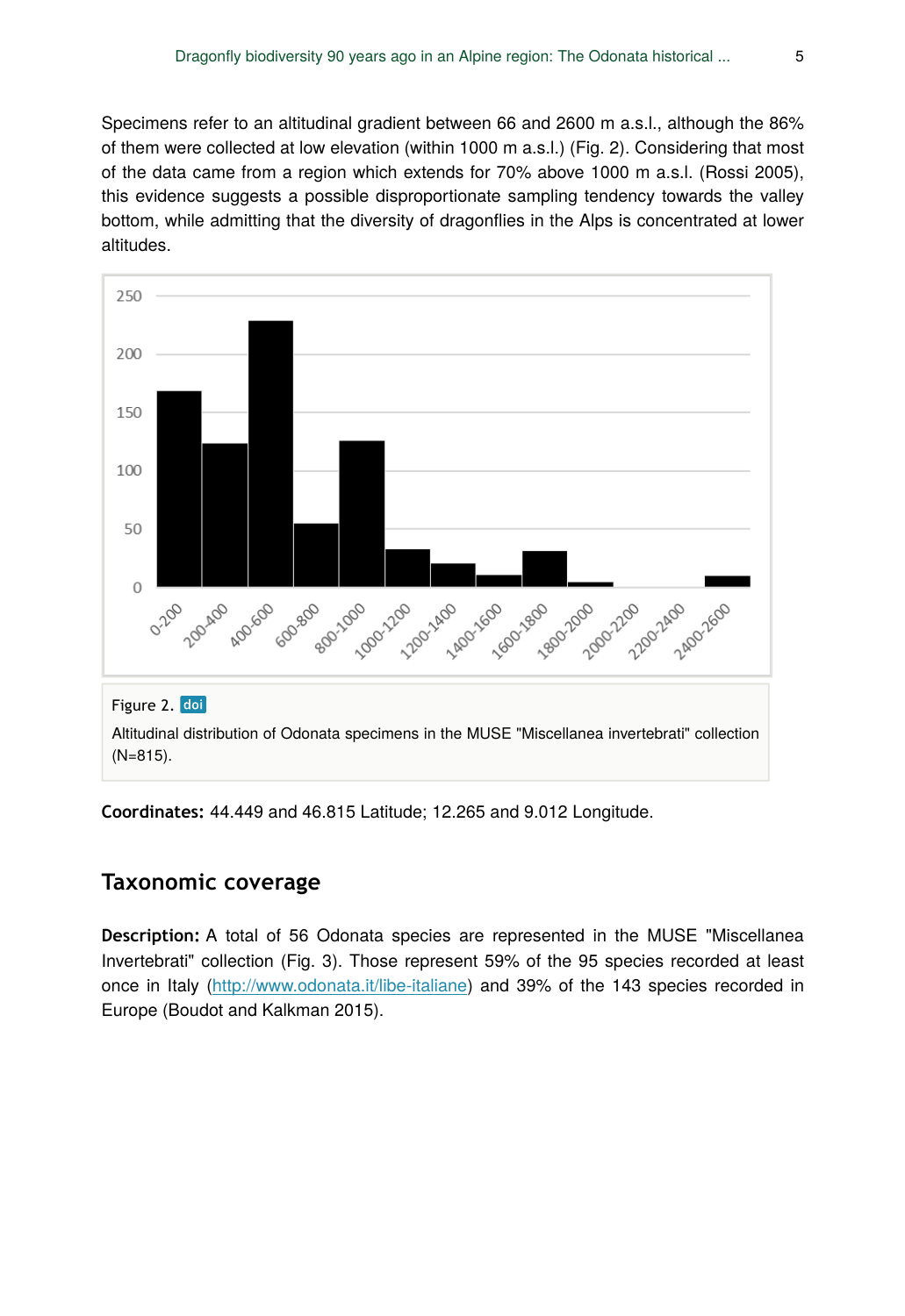

#### Figure 3. doi

Number of Odonata specimens in the MUSE "Miscellanea invertebrati" collection divided by species (N=836).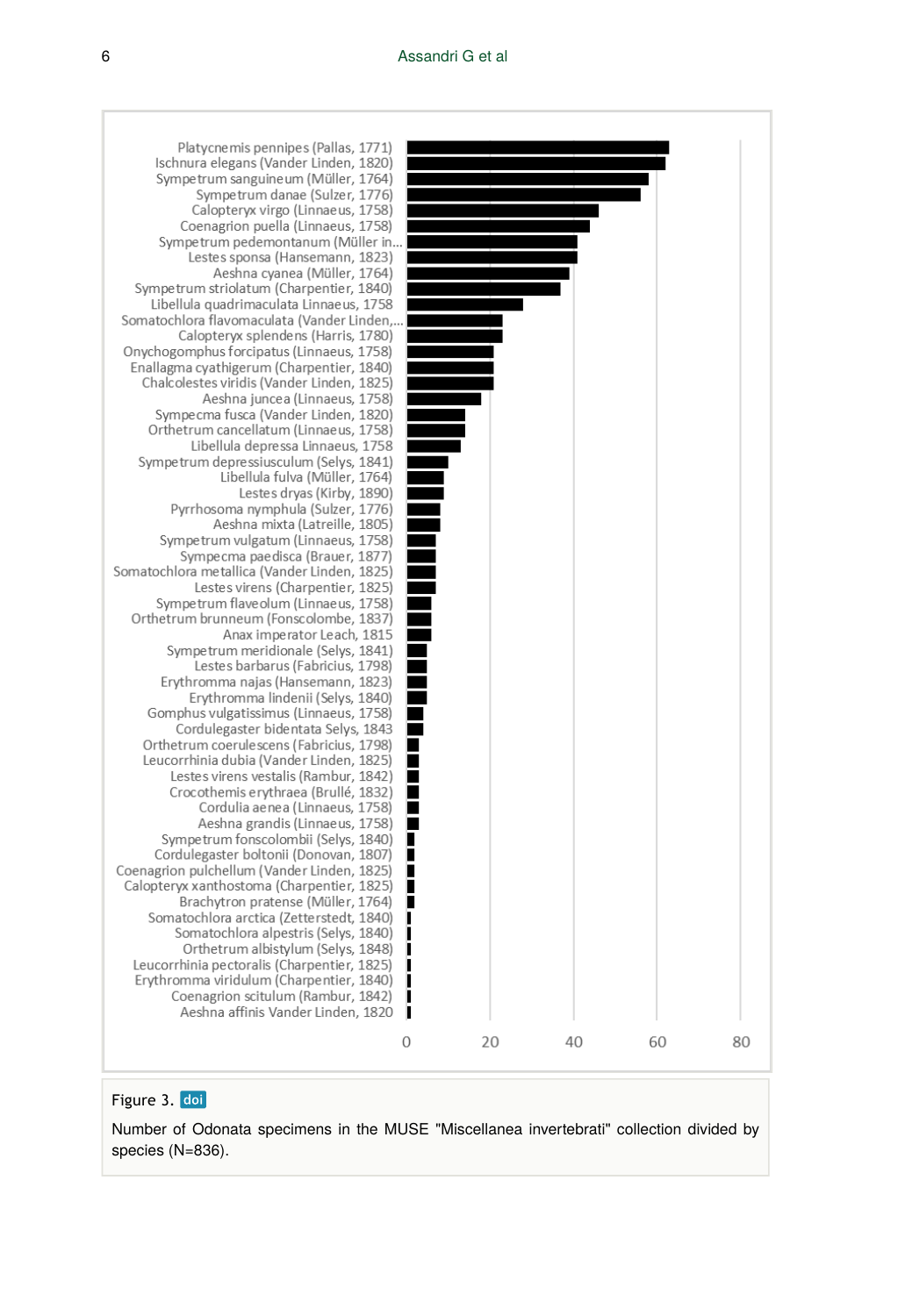### **Taxa included:**

| Rank    | <b>Scientific Name</b>                      |
|---------|---------------------------------------------|
| kingdom | Animalia                                    |
| phylum  | Artropoda                                   |
| class   | Insecta                                     |
| order   | Odonata                                     |
| species | Aeshna affinis Vander Linden, 1820          |
| species | Aeshna cyanea (Müller, 1764)                |
| species | Aeshna grandis (Linnaeus, 1758)             |
| species | Aeshna juncea (Linnaeus, 1758)              |
| species | Aeshna mixta (Latreille, 1805)              |
| species | Anax imperator Leach, 1815                  |
| species | Brachytron pratense (Müller, 1764)          |
| species | Calopteryx splendens (Harris, 1780)         |
| species | Calopteryx virgo (Linnaeus, 1758)           |
| species | Calopteryx xanthostoma (Charpentier, 1825)  |
| species | Chalcolestes viridis (Vander Linden, 1825)  |
| species | Coenagrion puella (Linnaeus, 1758)          |
| species | Coenagrion pulchellum (Vander Linden, 1825) |
| species | Coenagrion scitulum (Rambur, 1842)          |
| species | Cordulegaster bidentata Selys, 1843         |
| species | Cordulegaster boltonii (Donovan, 1807)      |
| species | Cordulia aenea (Linnaeus, 1758)             |
| species | Crocothemis erythraea (Brullé, 1832)        |
| species | Enallagma cyathigerum (Charpentier, 1840)   |
| species | Erythromma lindenii (Selys, 1840)           |
| species | Erythromma najas (Hansemann, 1823)          |
| species | Erythromma viridulum (Charpentier, 1840)    |
| species | Gomphus vulgatissimus (Linnaeus, 1758)      |
| species | Ischnura elegans (Vander Linden, 1820)      |
| species | Lestes barbarus (Fabricius, 1798)           |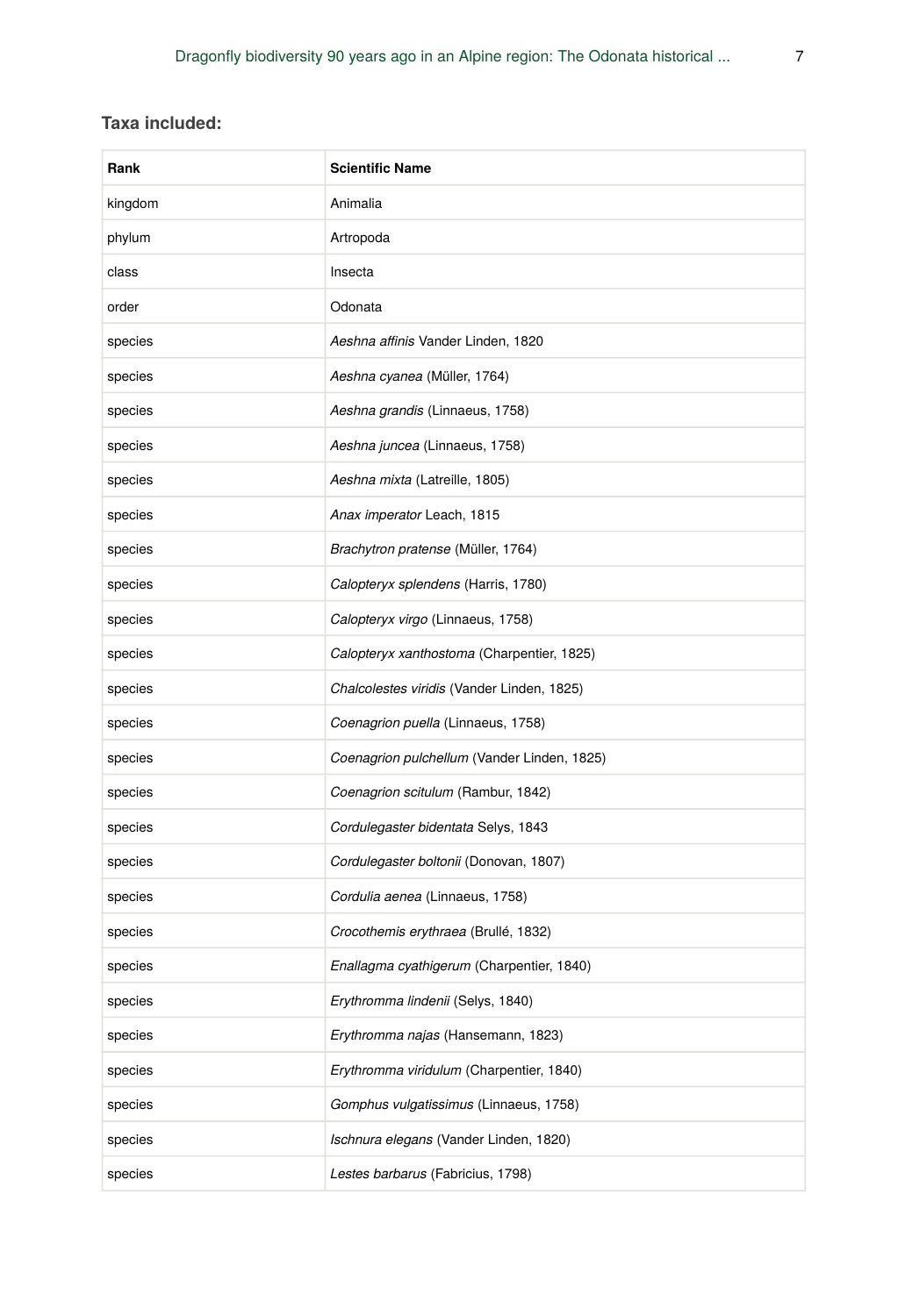| species | Lestes virens (Charpentier, 1825)                |
|---------|--------------------------------------------------|
| species | Lestes dryas (Kirby, 1890)                       |
| species | Lestes sponsa (Hansemann, 1823)                  |
| species | Lestes virens (Charpentier, 1825)                |
| species | Leucorrhinia dubia (Vander Linden, 1825)         |
| species | Leucorrhinia pectoralis (Charpentier, 1825)      |
| species | Libellula depressa Linnaeus, 1758                |
| species | Libellula fulva (Müller, 1764)                   |
| species | Libellula quadrimaculata Linnaeus, 1758          |
| species | Onychogomphus forcipatus (Linnaeus, 1758)        |
| species | Orthetrum albistylum (Selys, 1848)               |
| species | Orthetrum brunneum (Fonscolombe, 1837)           |
| species | Orthetrum cancellatum (Linnaeus, 1758)           |
| species | Orthetrum coerulescens (Fabricius, 1798)         |
| species | Platycnemis pennipes (Pallas, 1771)              |
| species | Pyrrhosoma nymphula (Sulzer, 1776)               |
| species | Somatochlora alpestris (Selys, 1840)             |
| species | Somatochlora arctica (Zetterstedt, 1840)         |
| species | Somatochlora flavomaculata (Vander Linden, 1825) |
| species | Somatochlora metallica (Vander Linden, 1825)     |
| species | Sympecma fusca (Vander Linden, 1820)             |
| species | Sympecma paedisca (Brauer, 1877)                 |
| species | Sympetrum danae (Sulzer, 1776)                   |
| species | Sympetrum depressiusculum (Selys, 1841)          |
| species | Sympetrum flaveolum (Linnaeus, 1758)             |
| species | Sympetrum fonscolombii (Selys, 1840)             |
| species | Sympetrum meridionale (Selys, 1841)              |
| species | Sympetrum pedemontanum (Müller in Allioni, 1766) |
| species | Sympetrum sanguineum (Müller, 1764)              |
| species | Sympetrum striolatum (Charpentier, 1840)         |
| species | Sympetrum vulgatum (Linnaeus, 1758)              |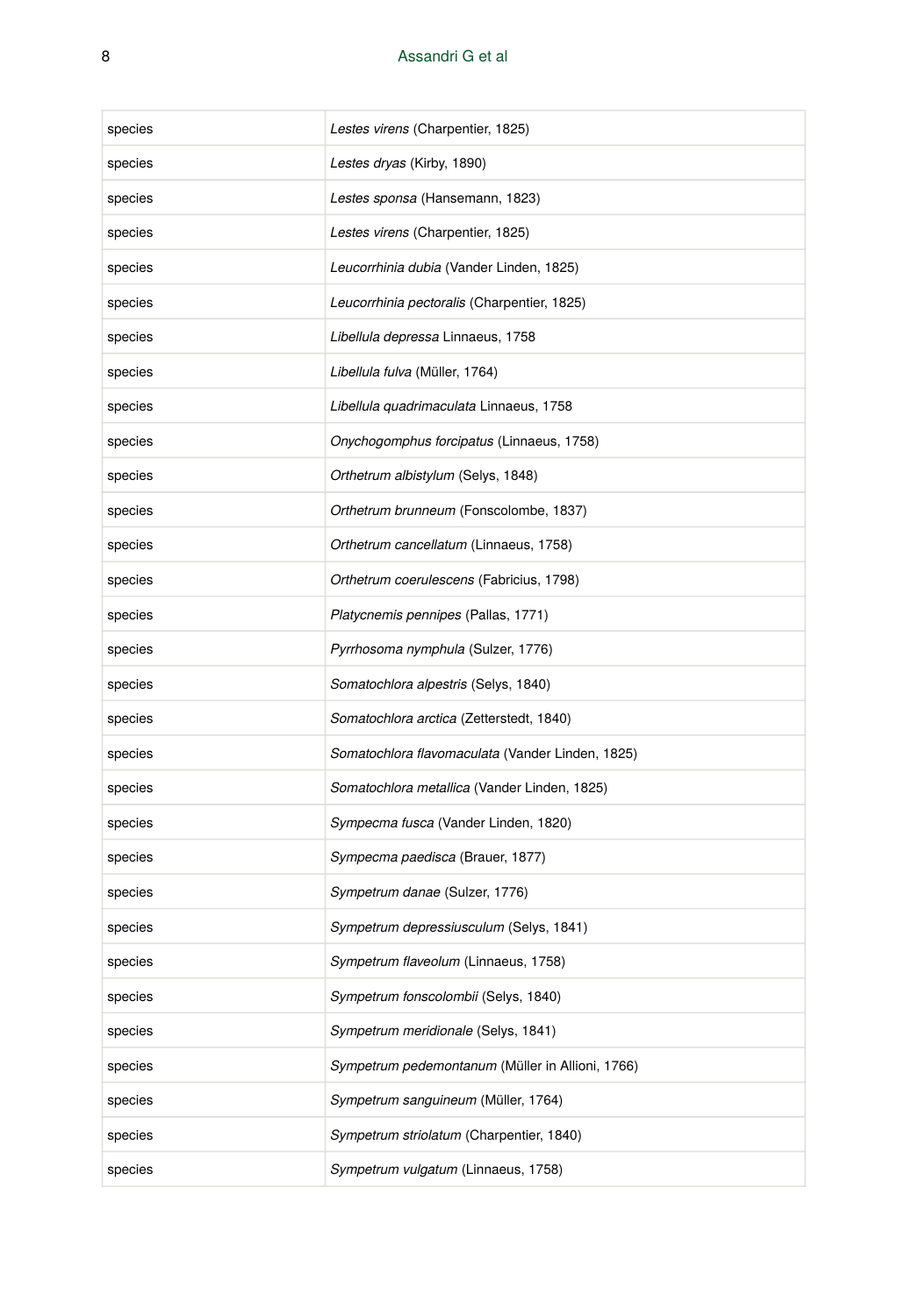# **Temporal coverage**

**Notes:** The Odonata specimens deposited in the MUSE "Miscellanea invertebrati collection" cover a timespan of 34 years between 1924 and 1957 (Fig. 4). This motivated the name ("historical") chosen to designate this collection as an unique entity, which in fact is the result of heterogeneous entomological activities carried on by different collectors. It is noteworthy to mention the almost total cessation of the collecting activities during the years of World War II (1940-1945).



#### Figure 4. doi

Temporal distribution of Odonata specimens in the MUSE "Miscellanea invertebrati" collection (N=835).

# **Collection data**

**Collection name:** "Miscellanea invertebrati" - MUSE

**Collection identifier:** cINV017

**Parent collection identifier:** MUSE

**Specimen preservation method:** Dried specimens (pinned; dragonfly envelopes).

### **Usage rights**

**Use license:** Creative Commons Public Domain Waiver (CC-Zero)

**IP rights notes:** This work is licensed under a Creative Commons Attribution (CC-BY) 4.0 License.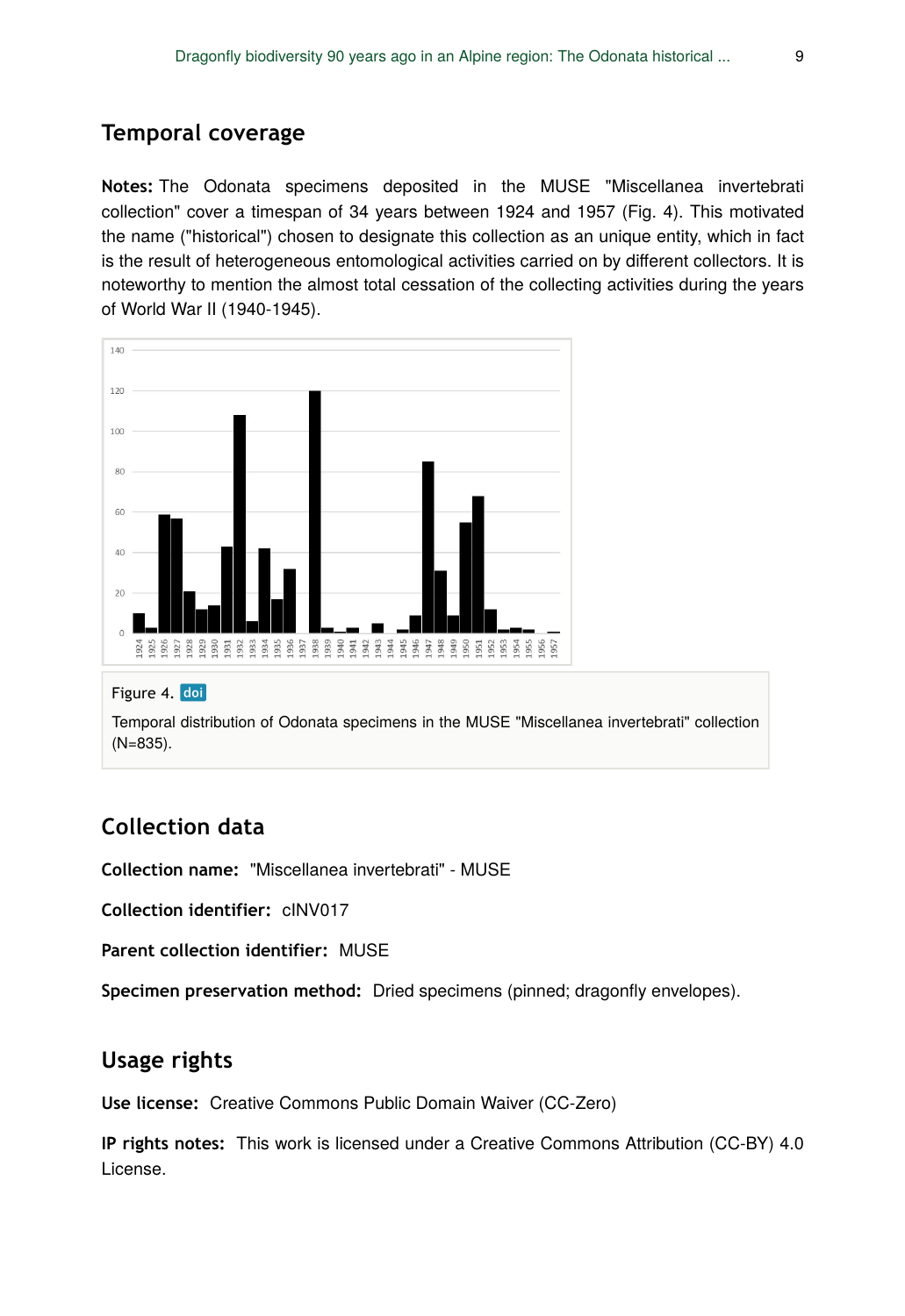### **Data resources**

**Data package title:** Historical collection of dragonflies (Insecta : Odonata) of the Science Museum (MUSE) of Trento

### **Resource link:** [http://ipt.pensoft.net/resource?r=muse\\_odonata](http://ipt.pensoft.net/resource?r=muse_odonata&v=1.7)

#### **Number of data sets:** 1

**Data set name:** Historical collection of dragonflies (Insecta : Odonata) of the Science Museum (MUSE) of Trento

#### **Data format:** Darwin Core

| <b>Column label</b> | <b>Column description</b>                                                                                   |
|---------------------|-------------------------------------------------------------------------------------------------------------|
| type                | The nature of the resource                                                                                  |
| language            | The language of the resource                                                                                |
| institutionCode     | The name in use by the institution having custody of the object or information<br>referred to in the record |
| collectionCode      | The name and acronym identifying the collection from which the record was<br>derived                        |
| datasetName         | The name identifying the dataset from which the record was derived                                          |
| basisOfRecord       | The specific nature of the data record                                                                      |
| dynamicProperties   | box: the entomological box number in which the specimen is conserved                                        |
| catalogNumber       | An unique identifier for the record within the dataset and collection                                       |
| occurrenceRemarks   | Notes about the Occurrence                                                                                  |
| recordedBy          | A person responsible for recording the original Occurrence (legit)                                          |
| individualCount     | The number of specimen available for an Occurrence                                                          |
| sex                 | The sex of the specimen represented in the Occurrence                                                       |
| lifeStage           | The age class or life stage of the specimen of the Occurrence                                               |
| preparations        | Preparations and preservation methods for the specimen                                                      |
| eventDate           | Date when the specimen was collected (according to label)                                                   |
| year                | The four-digit year in which the Event occurred, according to the Common Era<br>Calendar                    |
| month               | The ordinal month in which the Event occurred                                                               |
| day                 | The integer day of the month on which the Event occurred                                                    |
| continent           | The name of the continent in which the Location occurs                                                      |
| country             | The name of the country in which the Location occurs                                                        |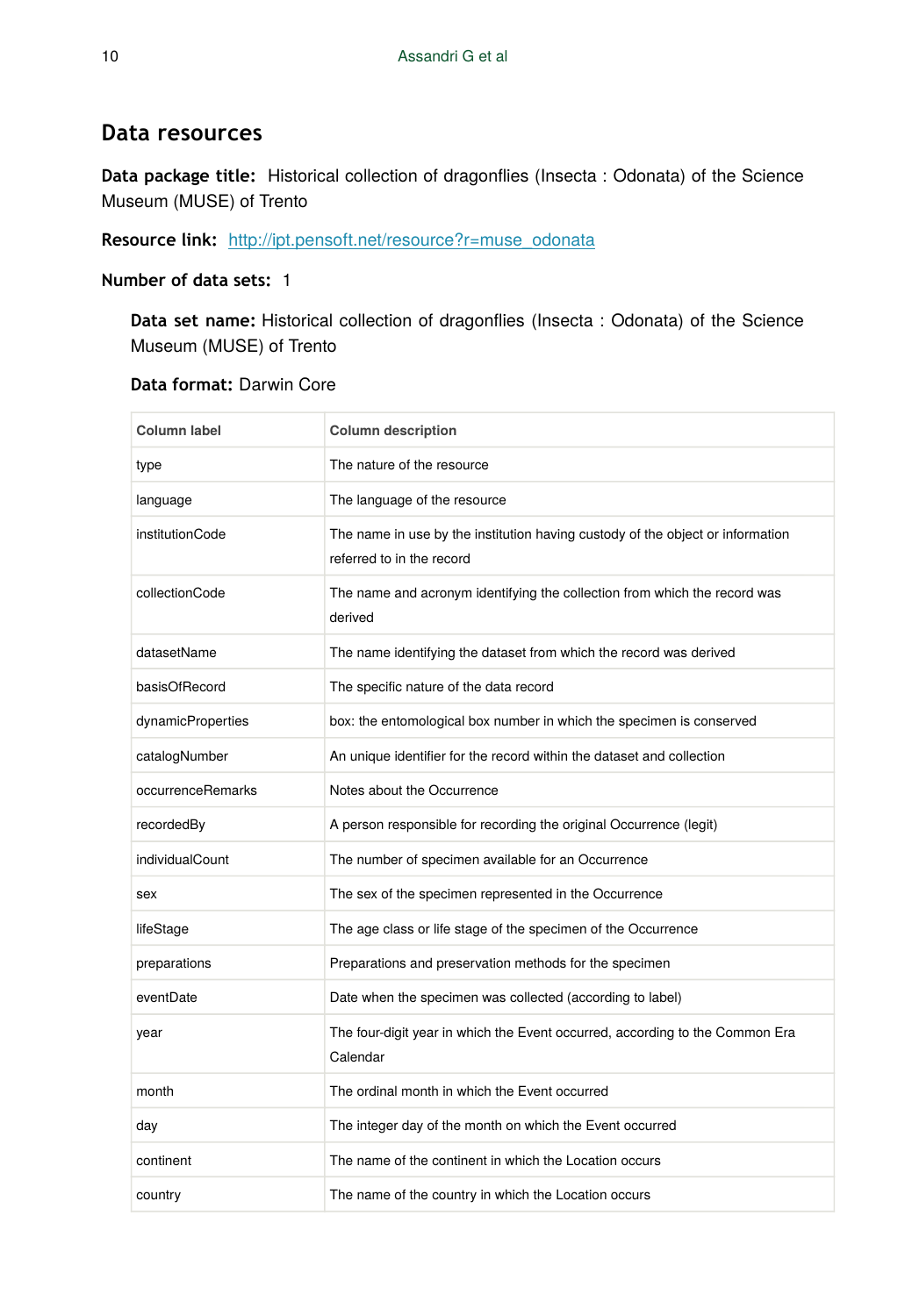| stateProvince                  | The name of the next smaller administrative region than country (region) in which<br>the Location occurs                                                              |
|--------------------------------|-----------------------------------------------------------------------------------------------------------------------------------------------------------------------|
| county                         | The name of the next smaller administrative region than stateProvince (Province) in<br>which the Location occurs                                                      |
| municipality                   | The full, unabbreviated name of the next smaller administrative region than county<br>(municipality) in which the Location occurs                                     |
| locality                       | The specific description of the place. This term may contain information modified<br>from the original to correct perceived errors or to standardise the description. |
| verbatimLocality               | The original textual description of the place                                                                                                                         |
| verbatimElevation              | The original description of the elevation (altitude, usually above sea level) of the<br>Location                                                                      |
| minimumElevationInMeters       | The lower limit of the range of elevation (altitude, usually above sea level), in<br>metres. This is referred to georeferenced Location                               |
| decimalLatitude                | The geographic latitude (in decimal degrees, using the spatial reference system<br>given in geodeticDatum) of the geographic centre of a Location                     |
| decimalLongitude               | The geographic longitude (in decimal degrees, using the spatial reference system<br>given in geodeticDatum) of the geographic centre of a Location                    |
| geodeticDatum                  | The geodetic datum upon which the geographic coordinates given in<br>decimalLatitude and decimalLongitude as based                                                    |
| georeferencedBy                | Who determined the georeference (spatial representation) for the Location                                                                                             |
| georeferenceVerificationStatus | A categorical description of the extent to which the georeference has been verified<br>to represent the best possible spatial description                             |
| identifiedBy                   | A list (concatenated and separated) of names of people who assigned the Taxon to<br>the subject                                                                       |
| scientificName                 | The full scientific name, with authorship and date information                                                                                                        |
| order                          | The full scientific name of the order in which the taxon is classified                                                                                                |
| taxonRank                      | The taxonomic rank of the most specific name in the scientificName                                                                                                    |
| occurrenceID                   | A globally unique identifier for the Occurrence                                                                                                                       |
| genus                          | The full scientific name of the genus in which the taxon is classified                                                                                                |
| specificEpithet                | The name of the first or species epithet of the scientificName                                                                                                        |
| infraspecificEpithet           | The name of the lowest or terminal infraspecific epithet of the scientificName,<br>excluding any rank designation                                                     |
| scientificNameAuthorship       | The authorship information for the scientificName formatted according to the<br>conventions of the applicable nomenclaturalCode                                       |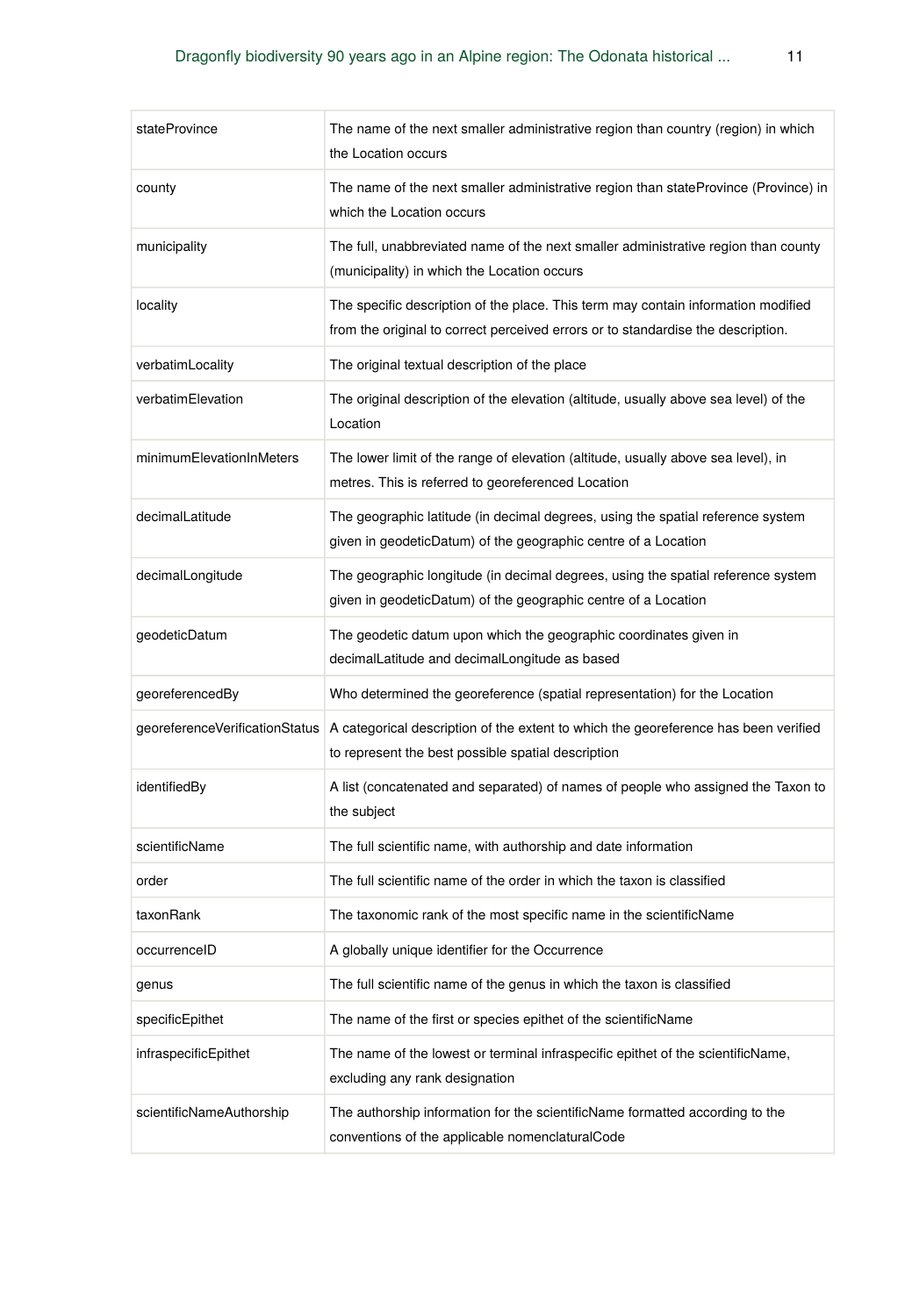# **Additional information**

Assandri G (2018): Dragonfly biodiversity 90 years ago in an Alpine region: The Odonata historical collection of the MUSE (Trento, Italy). v1.6. Biodiversity Data Journal. Dataset/ Occurrence. [http://ipt.pensoft.net/resource?r=muse\\_odonata](http://ipt.pensoft.net/resource?r=muse_odonata&v=1.7)

# **Acknowledgements**

We would like to thank Maria Chiara Deflorian for her valuable help on the definition of the collection catalogue codes and the Pensoft staff for its assistance on technical issues related to the creation of this paper.

# **Author contributions**

GA and VL conceived the idea; GA revised the collection with the support of AF; GA created the collection database, analysed the data and wrote a first draft of the paper; VL supervised as chief-curator of the entomology department of the MUSE the research development and acquired funding for publication; all authors contributed critically to the drafts and gave final approval for publication.

# **References**

- Ambrosi F (1851) Prospetto delle specie zoologiche conosciute nel Trentino. Perini (Tip.), Trento.
- Ausserer C (1869) Neurotteri Tirolesi colla diagnosi di tutti i generi europei. Parte I. Pseudoneurotteri. Annuario della Società dei Naturalisti in Modena 4: 71‑156.
- Boudot JP, Kalkman VJ (2015) Atlas of the European Dragonflies and Damselflies. KNNV Publishing, The Netherlands. [ISBN 978 90 5011 4806]
- Conci C, Galvagni O (1944) Alcune interessanti catture di Odonati in Liguria e Venezia Tridentina. Memorie della Società Entomologica Italiana 23: 71‑73.
- Conci C, Galvagni O (1946) Osservazioni su alcune specie di Odonati della Venezia Tridentina. Pubblicazione della Società Museo Civico in Rovereto 68: 3‑6.
- Conci C (1948) Note su Odonati Italiani. Bollettino della Società Entomologica. Bollettino della Società Entomologica Italiana 78: 25‑27.
- Conci C (1957) Aeshna grandis in Italia (Odonata). Bollettino della Società Entomologica Italiana 87: 18‑20.
- Gobbi M, Riservato E, Bragalanti N, Lencioni V (2012) An expert-based approach to invertebrate conservation: Identification of priority areas in central-eastern Alps. Journal for Nature Conservation 20: 274‑279. <https://doi.org/10.1016/j.jnc.2012.05.003>
- Lampo C, Riservato E, Lencioni V (2011) Contributo alla conoscenza dell'odonatofauna della Val di Ledro (Trentino). Studi Trentini di Scienze Naturali Naturali 88: 53‑59.